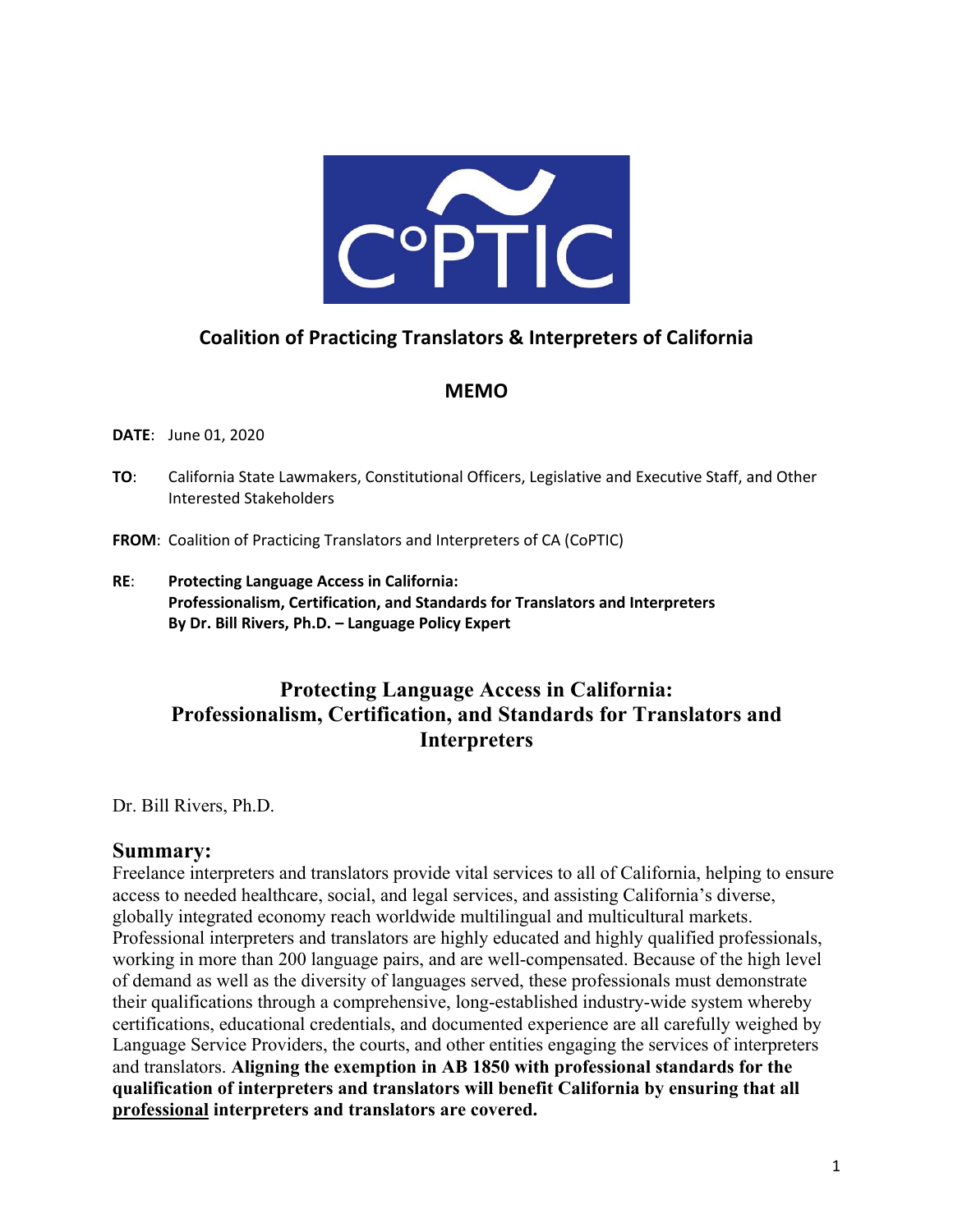## **Qualifications in the Language Workforce:**

National and international standards for translation and interpreting services<sup>1</sup> lay out a rigorous framework for ensuring that interpreters and translators are indeed qualified. Knowing two languages does not qualify an individual as an interpreter or translator, as noted in ASTM F2575-14, §6.4:

"[p]roficiency in two languages is important but does not necessarily guarantee translation competence. Not all individuals who exhibit language proficiency have the ability to choose an equivalent expression in the target language that both fully conveys and best matches the meaning intended in the source language for the audience and purpose of the translation."

Over the past thirty years, and under the auspices of ASTM International Technical Committee F43 on Language Services and Products, and the International Standardization Organization, Technical Committee 37 on Language and Terminology, Subcommittee 5 on Translation and Interpreting, a suite of comprehensive standards have been developed. All of these standards follow a comprehensive framework for determining whether an individual is qualified to be an interpreter or translator:

- First, whenever available and practicable, a certified interpreter or translator is preferred;
	- o *Comment:* Because certification tests require significant sample sizes for validation for occupational testing purposes, there are relatively few language pairs and areas of practice in which certification is available. See below for a further discussion.
- Second, absent certification (and sometimes in conjunction with it), a degree in interpreting or translation from a recognized, accredited institution of higher education is equally acceptable;<sup>2</sup>
- Third, if neither are available, a degree from an accredited institution of higher education, combined with a minimum number of years of experience in interpreting or translation;
- Finally, if no other personnel meet the above qualifications, demonstrated proficiency in both languages, combined with supervised practice, may be acceptable.

Furthermore, additional requirements in professional standards, such as ISO 17100 on Translation Services, instruct entities engaging interpreters and/or translators to document these qualifications, and to provide justification for considering an individual to be a professional. This final standard covers for-profit and non-profit third-party providers of language services, as well as government agencies, courts, health care organizations, and other entities engaging interpreters and translators.

 $1$  Key standards available to the US market are: ISO 17100: 2015, Translation services  $-$  Requirements; ASTM F2575-2014, Standard Guide for Quality Assurance in Translation; ISO 18841, Interpreting services — General requirements and recommendations; ASTM F2089-2015, Standard Practice for Language Interpreting. <sup>2</sup> In California, the Middlebury Institute of International Studies at Monterey, MIIS, has provided graduate degrees in both Interpreting and Translation for more than 50 years.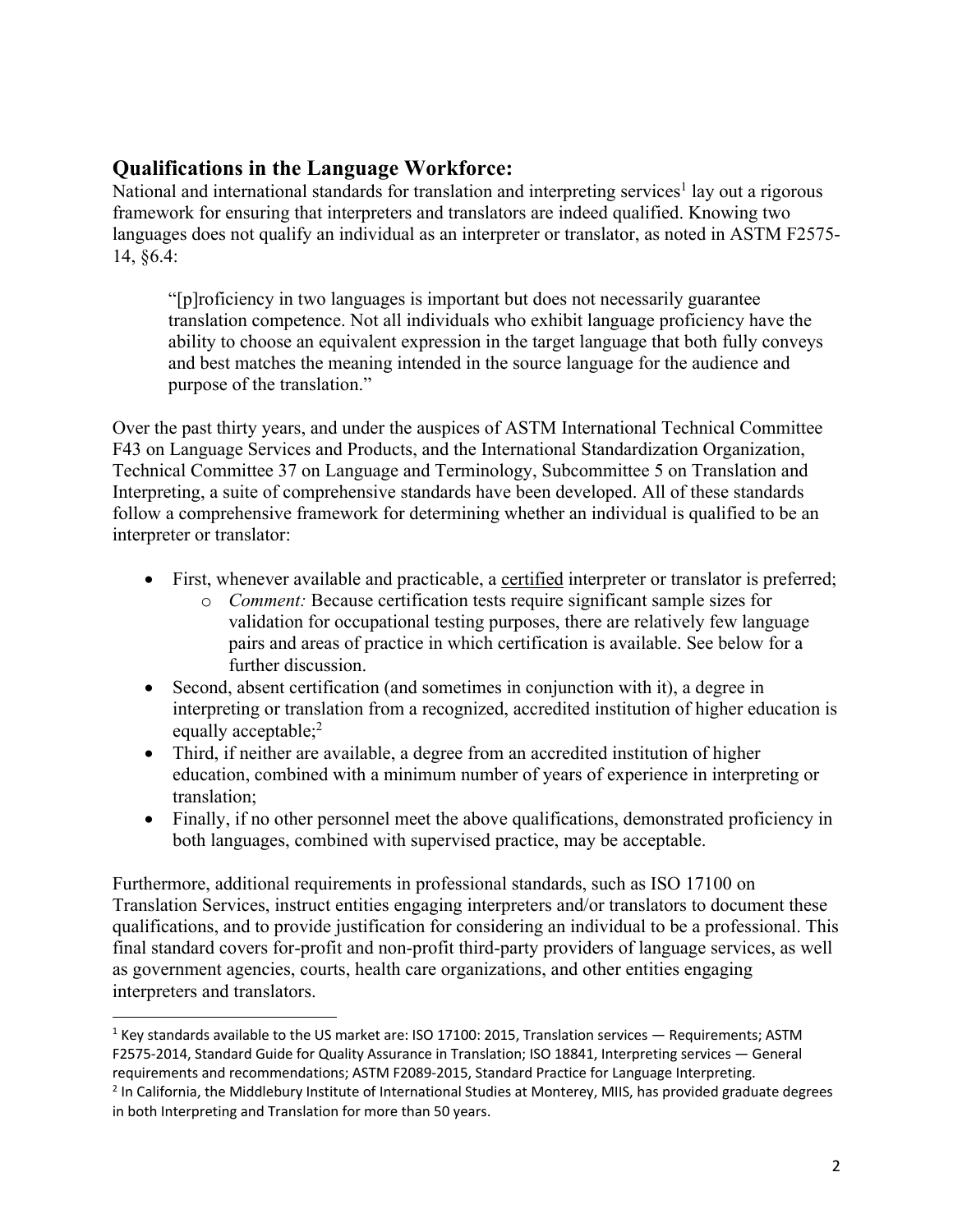# **Certification for Interpreters and Translators in California:**

As the recent report by Nimdzi notes, the number of certified Interpreters and Translators in California falls far short of the demand for their services.<sup>3</sup> This is a function of the language demographics of California as well as the paucity of available certification tests.

The linguistic diversity of the US and California is staggering:

- According to the US Census, more than 70 million Americans (21.5 percent of the population age 5 and older) speak a language other than English at home;<sup>4</sup>
- The US Census counts more than  $350$  languages other than English;<sup>5</sup>
- More than a third of these US citizens and residents more than 26 million Americans are linguistically isolated, in that they do not speak English well enough to communicate with health care providers, the courts, and others;<sup>6</sup>

California has a particularly high concentration of individuals who speak a language other than English, and a particularly high concentration of linguistically isolated individuals:

- 44.6 percent of California residents speak a language other than English at home;
- With 18.6 percent, California is also the state with the largest population of residents who are limited English proficient (LEP)  $-10$  percent more than the national average.<sup>7</sup>

However, of the 38,600 Interpreters and Translators in California, only 12.6 percent hold any certification, and no certification is valid in every domain. For example, there are 1075 Interpreters certified by the Certification Commission on Healthcare Interpreting, whose certification does not make them eligible to work in the State Courts or other administrative law/legal settings. Moreover, the development of occupationally valid certification tests requires a sample of at least 100 examines, in order to validate the test, and often requires more than \$250,000 per test. As more than 350 languages are spoken in the US, the costs for developing certifications in every language and every domain (legal, medical, and others) is prohibitive, and for many languages there are not enough interpreters and translators available to validate a test. It is simply not feasible to test and certify every language needed.

### **Why This Matters: Language Access and Economic Growth**:

Language access means that individuals who do not speak English well enough to receive services are provided with translated materials and interpreting, as needed. Language access is guaranteed for federally-funded services under Title VI of the Civil Rights Act of 1964, as clarified by Executive Order 13166. Recipients of federal funding must make reasonable efforts

<sup>3</sup> Hickey, S. 2020. "The Catch-22 With Certifications," San Francisco: Nimdzi. https://www.nimdzi.com/the-catch-22-with-certifications/, last accessed May 28, 2020.

<sup>4</sup> https://www.census.gov/quickfacts/fact/table/US/PST045219

<sup>5</sup> https://www.census.gov/quickfacts/fact/table/US/PST045219

<sup>6</sup> https://www.census.gov/library/visualizations/interactive/people-that-speak-english-less-than-very-well.html

<sup>7</sup> Hickey, *op cit.*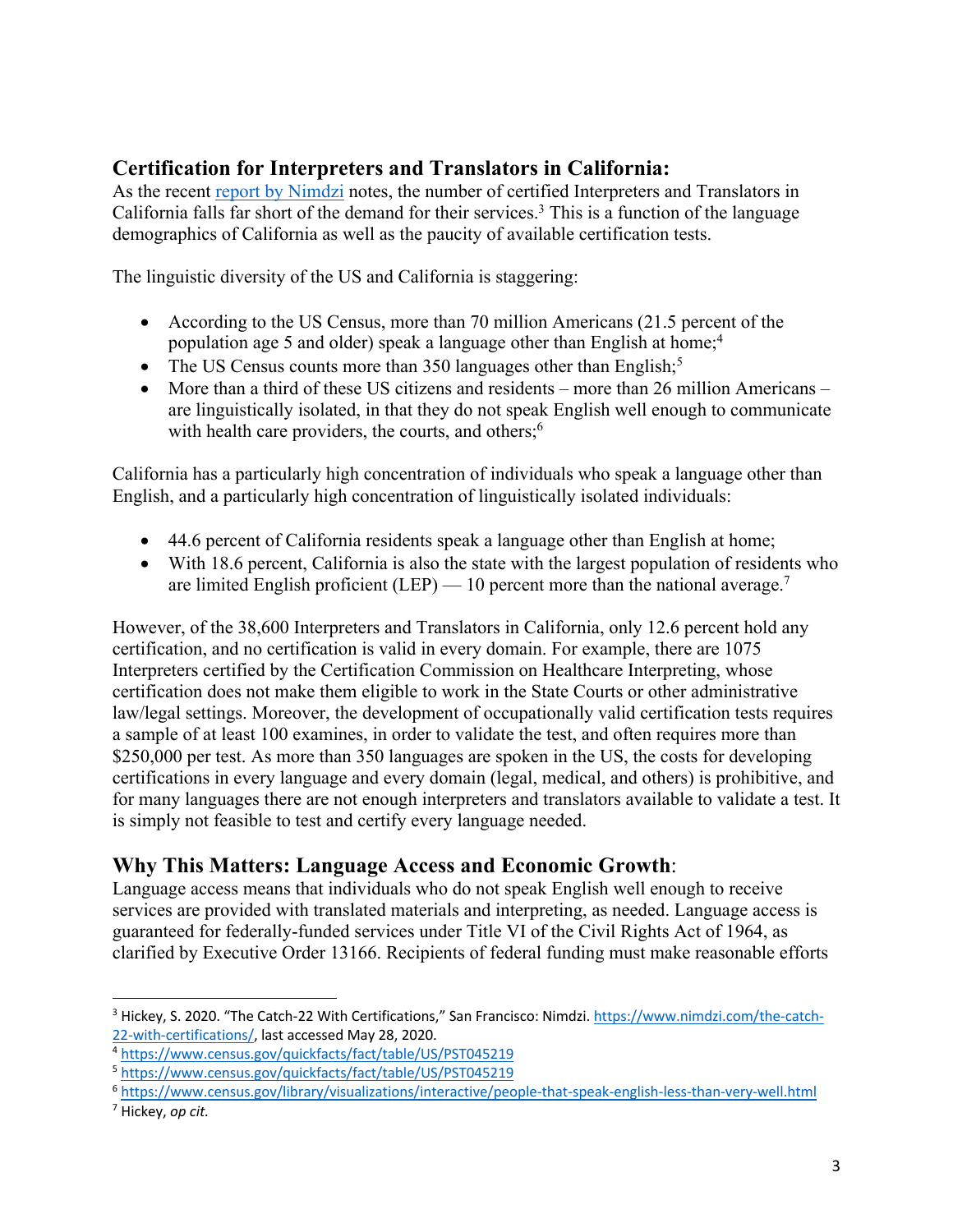to ensure that the services they deliver are accessible to those who do not speak English.<sup>8</sup> The range of services covered by EO 13166 touches on every government service – from motor vehicle licensing to legal services to social work to state parks to local educational agencies, as well as all medical services, as required by §1557 of the Patient Protection and Affordable Care Act.<sup>9</sup> Entities which do not provide language access can be subject to federal civil rights investigations.

In terms of economic growth, California's diversified and globalized economy reaches every corner of the world. Companies such as Google, eBay, Cisco, Netflix, Apple, and others in the Silicon Valley, and other areas of California, are major consumers of translation services. The entertainment industry depends on subtitlers, translators, and voice-over talent to make its products globally available. These are but two examples of industries wholly dependent on language access for global growth.

With regard to certifications, if language work in California were limited to only the 12.6 percent of the workforce that is certified, California, her residents, and her economy will suffer. As language access often depends on in-person interpreters, the provision of life-saving, vital services to California residents will be negatively affected. California industries will be forced to seek language services from beyond California. The California legislature, along with the Governor, other constitutional officers, and state officials, can rely on the existing, wellestablished practices for ensuring the professionalism and qualifications of interpreters and translators.

Qualified interpreter for an individual with limited English proficiency means an interpreter who via a remote interpreting service or an on-site appearance:

(1) Adheres to generally accepted interpreter ethics principles, including client confidentiality;

(2) has demonstrated proficiency in speaking and understanding both spoken English and at least one other spoken language; and

(3) is able to interpret effectively, accurately, and impartially, both receptively and expressly, to and from such language(s) and English, using any necessary specialized vocabulary, terminology and phraseology.

Qualified translator means a translator who:

(1) Adheres to generally accepted translator ethics principles, including client confidentiality;

(2) has demonstrated proficiency in writing and understanding both written English and at least one other written non-English language; and

(3) is able to translate effectively, accurately, and impartially to and from such language(s) and English, using any necessary specialized vocabulary, terminology and phraseology.

N.B. The industry standards cited in this document, and the third-party certifications offered in the US, are in many ways more rigorous than the requirements laid out in 45 CFR 92.4.

<sup>8</sup> https://www.lep.gov/

<sup>&</sup>lt;sup>9</sup> Indeed, the regulations implementing §1557 of the PPACA, defines "Qualified Interpreter" and "Qualified Translator" as follows (at 45 CFR 92.4):